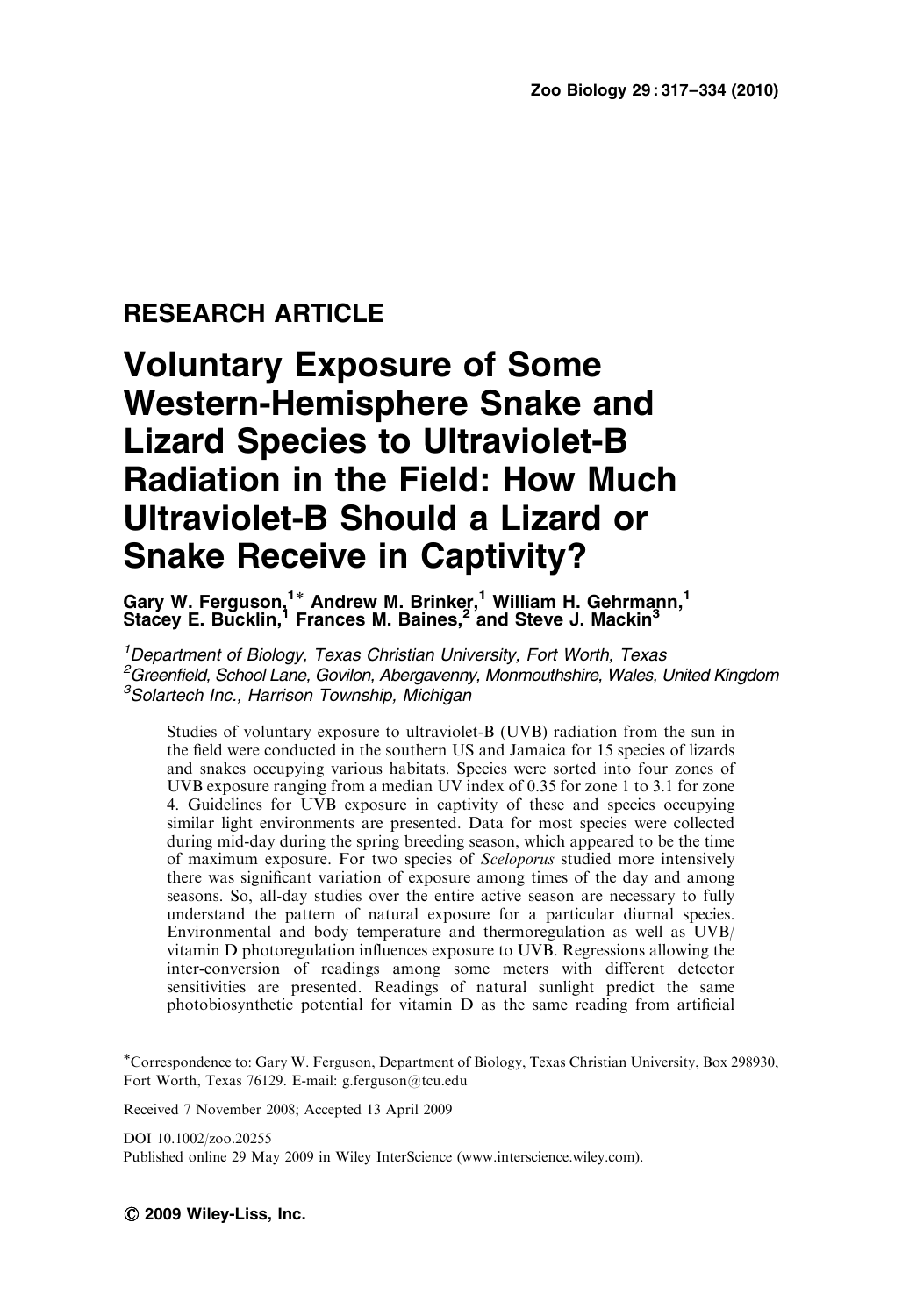### 318 Ferguson et al.

sources whose wavelength distribution within the UVB band of the source is comparable to that of sunlight. Research approaches to further increase our understanding of vitamin D and UVB use and requirements for squamate reptiles in captivity are outlined. Zoo Biol  $29:317-334$ ,  $2010$ .  $\odot$  2009 Wiley-Liss, Inc.

## Keywords: ultraviolet; field exposure; captive requirements; UV-index

## INTRODUCTION

Basking reptiles are exposed to ultraviolet-B (UVB) radiation (290–320 nm) in nature and many species have morphological adaptations to protect themselves from UVB damage to vital organs including darkly pigmented UVB-absorptive layers in the skin and peritoneal linings of the coelom and viscera [Porter, 1967]. Exposure to excess UVB can cause eye and skin damage, skin cancer and poor reproduction in reptiles and amphibians [Hays et al., 1995; Blaustein et al., 1998; Ferguson et al., 2002; Gehrmann, 2006; Baines, 2007].

In contrast to tissue and DNA damage, exposure of many vertebrate species, including reptiles, to UVB radiation results in positive consequences, including the endogenous production of vitamin  $D_3$  [MacLaughlin et al., 1982; Chen et al., 1993; Holick et al., 1995; Tian et al., 1996; Laing and Fraser, 1999; Carman et al., 2000; Laing et al., 2001; Aucone et al., 2003; Ferguson et al., 2003, 2005, Acierno et al., 2006, 2008]. Vitamin  $D_3$  is the precursor of a vital hormone (1,25 dihydroxy-vitamin  $D_3$  or calcitriol) that regulates calcium–phosphorus balance and immune responses [Holick, 1999; Brames, 2007].

Vitamin  $D_3$  can also be obtained from dietary sources [Holick, 1989a; Allen et al., 1999].Vitamin D deficiency in vertebrates, including reptiles, results in poor health and reproduction [Narbaitz and Tsang, 1989; Ferguson et al., 1996; Packard and Clark, 1996]. However, excess dietary vitamin D can result in toxic effects and death [Ferguson et al., 1996 Wallach, 1996]. On the contrary, high doses of UVB, given a light source with similar spectral power distribution (SPD) to sunlight, do not cause excess vitamin  $D_3$  and the associated toxic effects, because biologically inert photoproducts are produced in the skin with higher UVB exposures [Webb et al., 1989; Holick, 2004]. Optimum levels of UVB or Vitamin D are largely unknown for most species [but see Ferguson et al., 2002].

In addition to the beneficial role of UV in vitamin D production, there is also evidence that lizards can see UV light [Loew et al., 2002; Bowmaker et al., 2005], adjust their exposure to UV for vitamin D photoregulation [Ferguson et al., 2003; Karsten et al., 2009], as well as use reflected UV light from the skin of a social partner for communication [Fleishman et al., 1993; Whiting et al., 2006].

Armed with this knowledge, the availability of artificial UVB-producing lamps and the availability of inexpensive UVB meters, the question remains: What is the optimum UVB exposure to which a captive reptile should be subjected?

To help answer the question we need to know the natural irradiance levels of UVB to which an animal voluntarily exposes itself in the wild. In this report we provide information on the natural exposure for 15 species of lizards and snakes gathered from the wild. We provide tentative estimates of the UVB zones occupied by species as reference guidelines for levels to provide for animals in captivity. We also discuss and review procedures pioneered to more fully understand the UVB and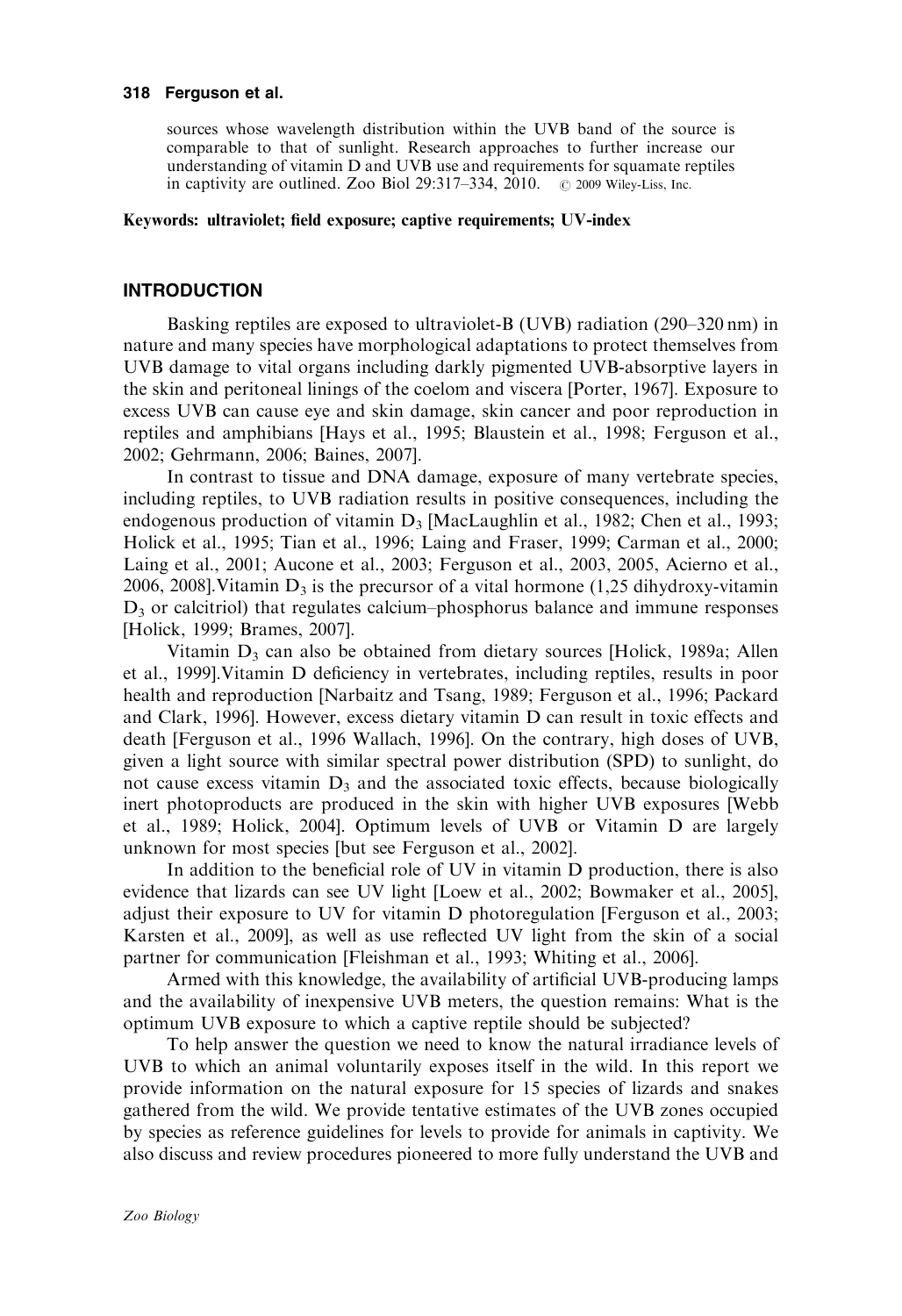vitamin D requirements of lizard and snake species and how knowledge gained from each of these can be applied to determine the proper UVB environment and dietary vitamin D intake for captive species.

## METHODS

From 2002 to 2008 studies were conducted along the north coast of Jamaica and at several locations in the southern and western U.S. to measure the UVB exposure of lizards and snakes encountered in the field. The general procedure involved searching habitat, encountering a specimen, and recording the UVB irradiance with a broadband UVB meter and time of day at the location where the animal was first seen. Air and substrate temperatures were also recorded. Sun exposure of each specimen encountered was subjectively judged as ''sun,'' ''partial,'' or ''shade'' and in most cases measured with a visible-spectrum (400–700 nm) General Electric type 214 light meter (Cleveland, OH). Maximum possible UVB exposure within the cruising distance of the animal was also noted. Orientation of the detector surface of the meters was perpendicular to the substrate and the animal's body and/or pointed into the sun. Where both orientations were employed, the higher reading was analyzed for this report.

Three types of broadband UVB meters were employed in successive studies during the study period including Gigahertz Optik UVB meter (Gigahertz-Optik, Inc., Newburyport, MA), Solarmeter 6.2, and Solarmeter 6.4 (Solartech, Inc., Harrison Township, MI). Recent studies have shown the readings from different meters to result in different output when exposed to the same levels of sunlight [Gehrmann et al., 2004a,b]. This is partly due to differences in the detector sensitivity among meters to various wavelengths in the UVB-band of the spectrum. However, the relationships between meter readings in natural sunlight are robustly predictable and readings from different meters can be inter-converted (Figs. 1 and 2). The detectors of the S6.4 meter and another Solartech meter (S6.5) (not used in this study) are identically sensitive only to the shorter wavelengths of UVB that have been shown to most closely correlate with conversion of pro-vitamin  $D_3$  to previtamin  $D_3$  in vitro [Lindgren et al., 2008]. The Gigahertz Optik and S6.2 meters have a broader sensitivity within the UVB range. Readings from the S6.4 meter (IU/min) can be directly converted to those of the 6.5 m (UV index [UVI]) by dividing by 7.14. Using this quantitative relationship, or the regression in Figure 1, we converted values measured with S6.2 or 6.4 meters to UVI, because of its more general acceptance for measuring UVB irradiance. Some readings obtained only with the Gigahertz Optik meter were first converted to S6.2 readings using the regression in Figure 2.

We tested the ability of the Solartech 6.4 meter to predict photoproduct conversion of provitamin D when exposed to either natural or artificial UVB light sources to determine whether field values can be compared directly to those of indoor captive environments from the point-of-view of vitamin D production. In vitro models [ampules containing an alcohol solution of provitamin D; Lu et al., 1992; Chen et al., 1993] were exposed either to the sun or to a 20 Watt Reptisun 10.0 fluorescent tube (Zoo Med Inc., San Luis Obispo, CA), which has a UVB SPD similar to that of the sun and is widely used in herpetoculture. Exposure was for 12, 24, 40, or 56 min. Irradiance of the two sources was matched at an average of 43 IU/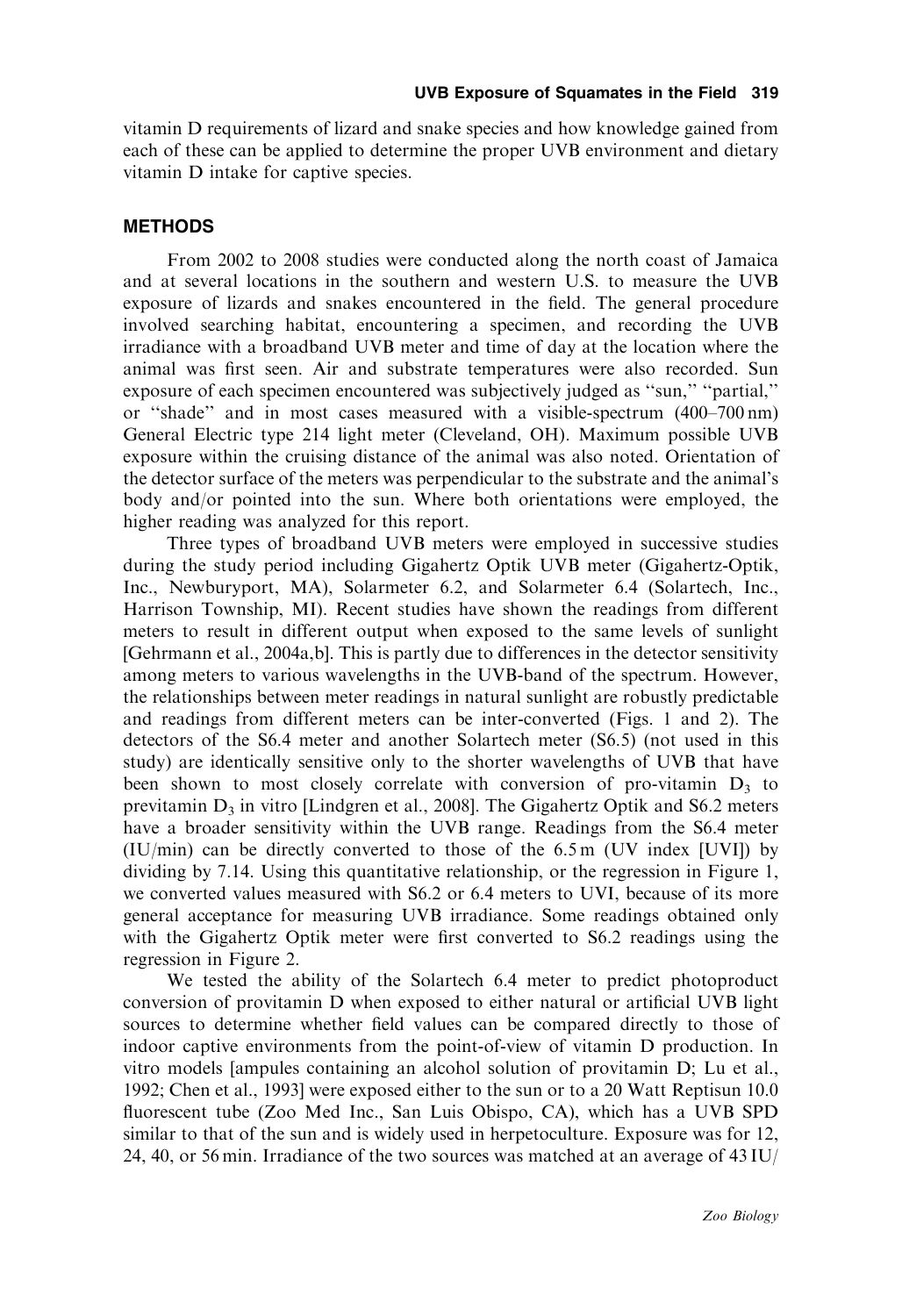![](_page_3_Figure_1.jpeg)

Fig. 1. Regression of simultaneous readings from the Solartech 6.2 m and the Solartech 6.5 m from sun exposure in northern Australia and the Dallas-Fort Worth metroplex in North-Texas.

![](_page_3_Figure_3.jpeg)

Fig. 2. Regression of simultaneous readings from the Gigahertz Optik and Solartech 6.2 m exposed to sunlight in Monahans Sandhills State Park, Texas.

min measured with a Solartech 6.4 meter. Regressions of percent photoproduct vs. exposure time were compared between sources.

Studies in Jamaica on the lizards Anolis lineotopus, Anolis grahami, and Anolis sagrei were conducted at the Hofstra University Marine Lab in Priory, St. Ann's Parish in March 2004. Studies in the US were conducted at several locations: (1) from April–September, 2005 at Old Sabine Wildlife Management Area on the snakes Agkistrodon piscivorous, Elaphe obsoleta, Thamnophis proximus, Nerodia fasciata, and Nerodia erythrogaster; (2) in May and June, 2005 at Monahans State Park, Ward Co., Texas on the lizard *Uta stansburiana stejnegeri*; (3) at Kisatchee National Forest, Natchitoches Par., Louisiana on the lizards Sceloporus undulatus hyacinthinus and Anolis carolinensis; (4) at Rita Blanca National Grassland, Dallam Co.,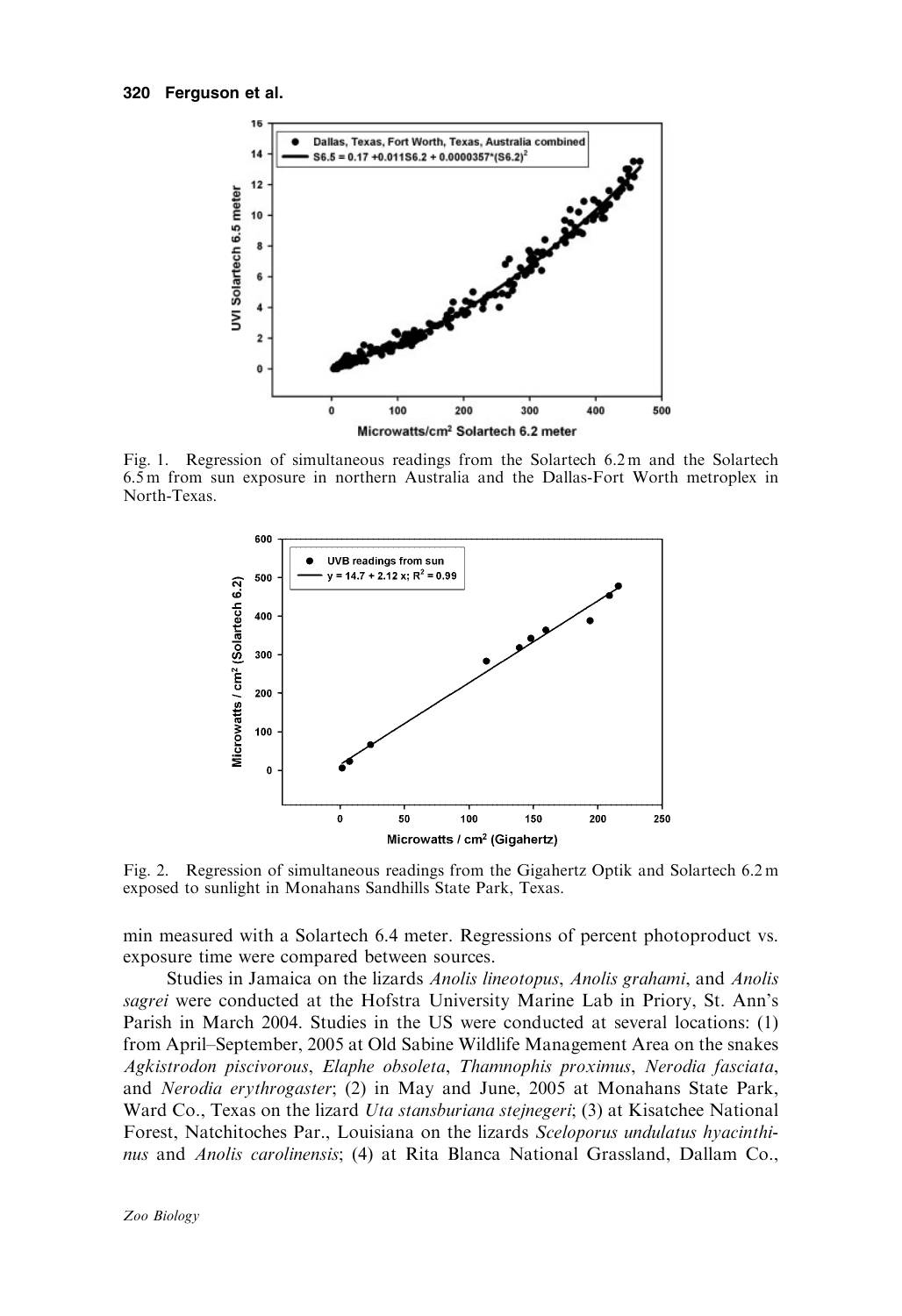### UVB Exposure of Squamates in the Field 321

Texas on the lizards Holbrookia maculata and Sceloporus undulatus garmani; (5) in May 2007 on Sceloporus graciosus at various localities in California and Colorado; (6) from April–October 2007 on the lizard Sceloporus olivaceous in Tarrant Co. Texas; (7) in July 2008 on the lizard Sceloporus graciosus in Lassen National Volcanic Park, California.

For comparison (Table 1), values from the spring and early summer corresponding to the active breeding season were used. Data were accumulated throughout the day and were mostly confined to the period of peak activity and sun exposure between 0800 and 1500 hr. All data were analyzed using Sigmastat 3.5 (Jandel Corporation) or SYSTAT version 10.2 (SYSTAT Software Inc.).

## RESULTS

There was considerable variation among taxa and habitats in mean UVB exposure (Table 1). It was convenient to divide the species into four UVB-zones, which corresponded roughly to their ecological contexts and which were labeled in accord with light availability (Table 1) For localities where multiple species occurred, differences clearly reflected differences in habitat preference, which included variations in substrate, temperature, and light throughout the entire spectrum as well as UVB. The exposure of most species was not monitored throughout their entire activity season and can vary significantly with both season (Fig. 3) and the time of day [Fig. 4; Ferguson et al., 2005]. Therefore, the comparisons here may or may not use complete species- or population-typical values, which can only be determined by all-day, season-long studies. For that reason in our comparison we did not test for statistical significance of our differences among species, although standard deviations of our data are presented.

Day-long or season-long studies of two species of *Sceloporus* revealed significant variance of exposure among months of the activity season for the Texas spiny lizard *Sceloporus olivaceous* (Fig. 3) and among times of the day for the sagebrush lizard Sceloporus graciosus (Fig. 4). The exposure variance among months was significant for the Texas spiny lizards with exposure during July (month 4) and August (month 5) being significantly lower than exposure in April (month 1), May (month 2), and October (month 7) (Kruskal–Wallace one-way ANOVA on ranks and Dunn's multiple comparison method;  $P < 0.05$ ). In this study UVB exposure of controls (exposed sites) was significantly higher than that of the lizards (Kruskal–Wallace one way ANOVA on ranks;  $P < 0.05$ ).

The exposure variance among time categories was significant for the sagebrush lizards with exposure during 1100–1300 hr being significantly higher than exposure during 1500–1800 hr (Kruskal–Wallace one-way ANOVA on ranks and Dunn's multiple comparison method;  $P < 0.05$ ). For the controls exposure during 0900–1100 hr and 1500–1800 hr was significantly lower than exposure during the 1100–1300 hr time-period. In this study also exposure of controls was significantly higher than that of the lizards (Kruskal–Wallace one way ANOVA on ranks;  $P<0.01$ ). In both studies lizards avoided the maximum exposure available to them most of the time (Figs. 3 and 4).

The thermal environment strongly influenced the UVB exposure of the lizards. For three lizard species (Sceloporus undulatus hyacinthinus, Anolis carolinensis, and Holbrookia maculata, data pooled) UVB exposure was strongly correlated with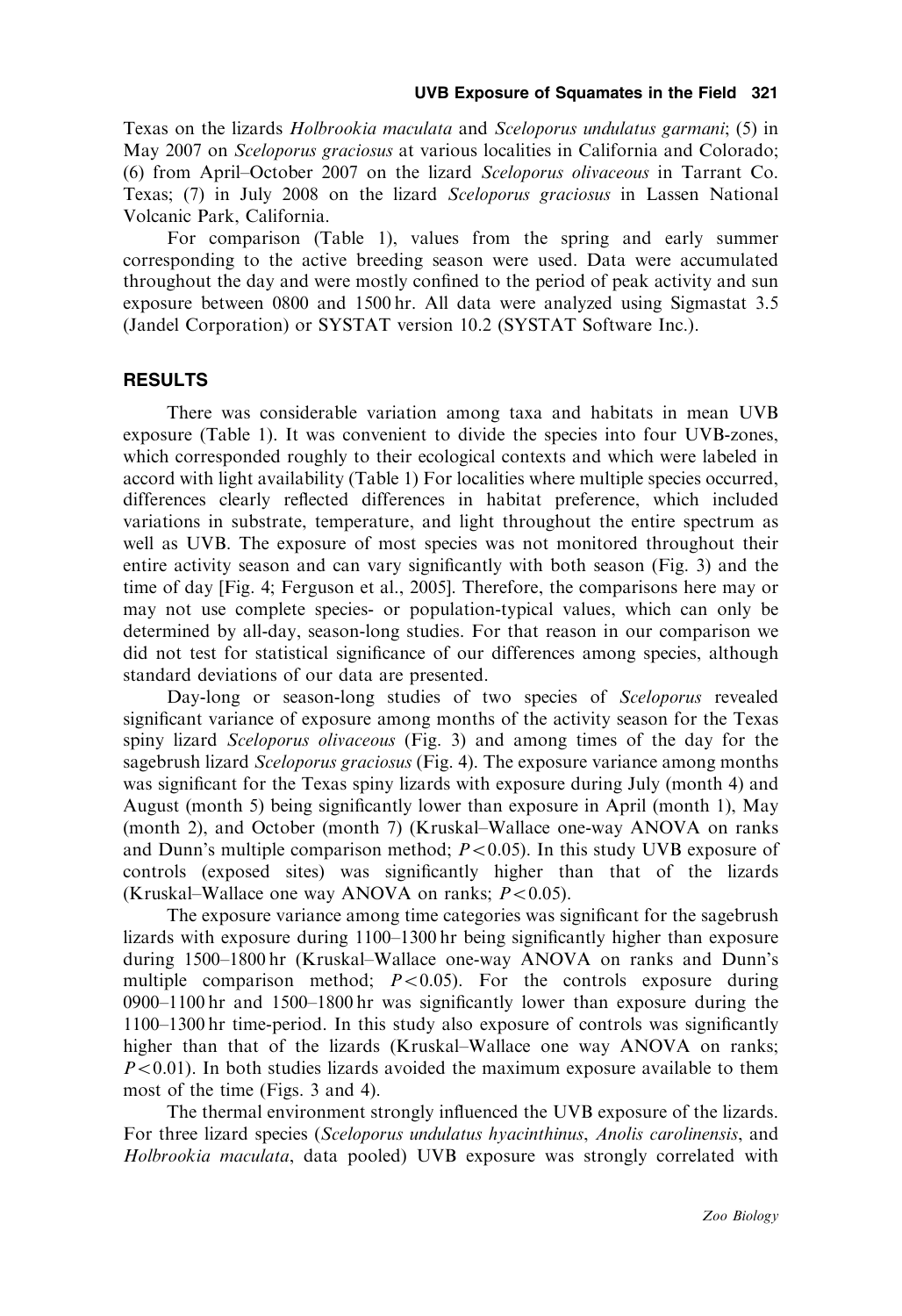| TABLE 1. UVB zone reference                                                  | guidelines determined from average irradiance of randomly encountered individuals in the field |                          |                            |                                     |
|------------------------------------------------------------------------------|------------------------------------------------------------------------------------------------|--------------------------|----------------------------|-------------------------------------|
| Species (number of individuals)<br>Common name                               | Average $UVI + SD$<br>(range)                                                                  | UVB ZONE                 | UVB Zone range<br>(median) | Zone description                    |
| Agkistrodon piscivorus (11                                                   | $0.2 \pm 0.18$ (0-0.6)                                                                         |                          | $0 - 0.7$ $(0.35)$         | Zone 1 crepuscular or shade;        |
| Cottonmouth Water Moccasin<br>Elaphe obsoleta (6)                            | $0.4 \pm 0.27$ (0-0.8)                                                                         |                          |                            | thermal conformer                   |
| Anolis lineotopus (17)<br>Texas Rat Snake                                    | $0.6 \pm 0.36$ (0.2-1.4)                                                                       |                          |                            |                                     |
| Broad-banded Water Snake<br>Jamaican Brown Anole<br>Nerodia fasciata (4)     | $0.7 \pm 0.42$ (0.2-1.1)                                                                       | $\overline{\phantom{a}}$ | $\vert$                    | $\vert$                             |
| Thamnophis proximus (18)                                                     | $0.8 \pm 0.77$ (0.2-1.1)                                                                       | $\mathcal{L}$            | $0.7 - 1.0(0.9)$           | Zone 2 partial sun or occasional    |
| Western Ribbon Snake<br>Anolis grahami (12)                                  | $0.8 \pm 0.33$ (0.3-1.1)                                                                       |                          |                            | thermoregulator<br>full-sun basker; |
| Jamaican Blue-pants Anole<br>Anolis carolinensis (19)                        | $0.9 \pm 0.68$ (0.2-3.0)                                                                       |                          |                            |                                     |
| Yellow-bellied Water Snake<br>Nerodia erythrogaster (10)<br>Green Anole      | $0.9 \pm 0.99$ (0.1-2.7)                                                                       |                          | $\vert$                    | $\mid$                              |
| Uta stansburiana stejnegeri (13)                                             | $1.3 \pm 0.65$ (0.4-2.9)                                                                       | ξ                        | $1.0 - 2.6$ (1.8)          | Zone 3 full-sun or partial sun;     |
| Sceloporus undulatus hyacinthinus (18)<br>Desert Side-blotched Lizard        | $1.7 \pm 1.62 (0.3 - 4.9)$                                                                     |                          |                            | thermoregulator                     |
| Eastern Fence Lizard<br>Anolis sagrei (13)                                   | $1.8 \pm 1.13$ (0.6-4.1)                                                                       |                          |                            |                                     |
| Sceloporus olivaceous (30 in May)<br>Cuban brown Anole<br>Texas Spiny Lizard | $2.6 \pm 1.89$ (0.1-7.4)                                                                       |                          | $\overline{\phantom{a}}$   | $\mid$                              |
| Holbrookia maculata (25)<br>Lesser Earless Lizard                            | $2.9 \pm 0.98$ (1.5-4.5)                                                                       | 4                        | $2.6 - 3.5$ or $>$ (3.1)   | Zone 4 mid day baskers;             |
| Sceloporus graciosus (10)<br>Sagebrush Lizard                                | $3.1 \pm 3.22 (0.4 - 9.5)$                                                                     |                          |                            | thermoregulator                     |

## 322 Ferguson et al.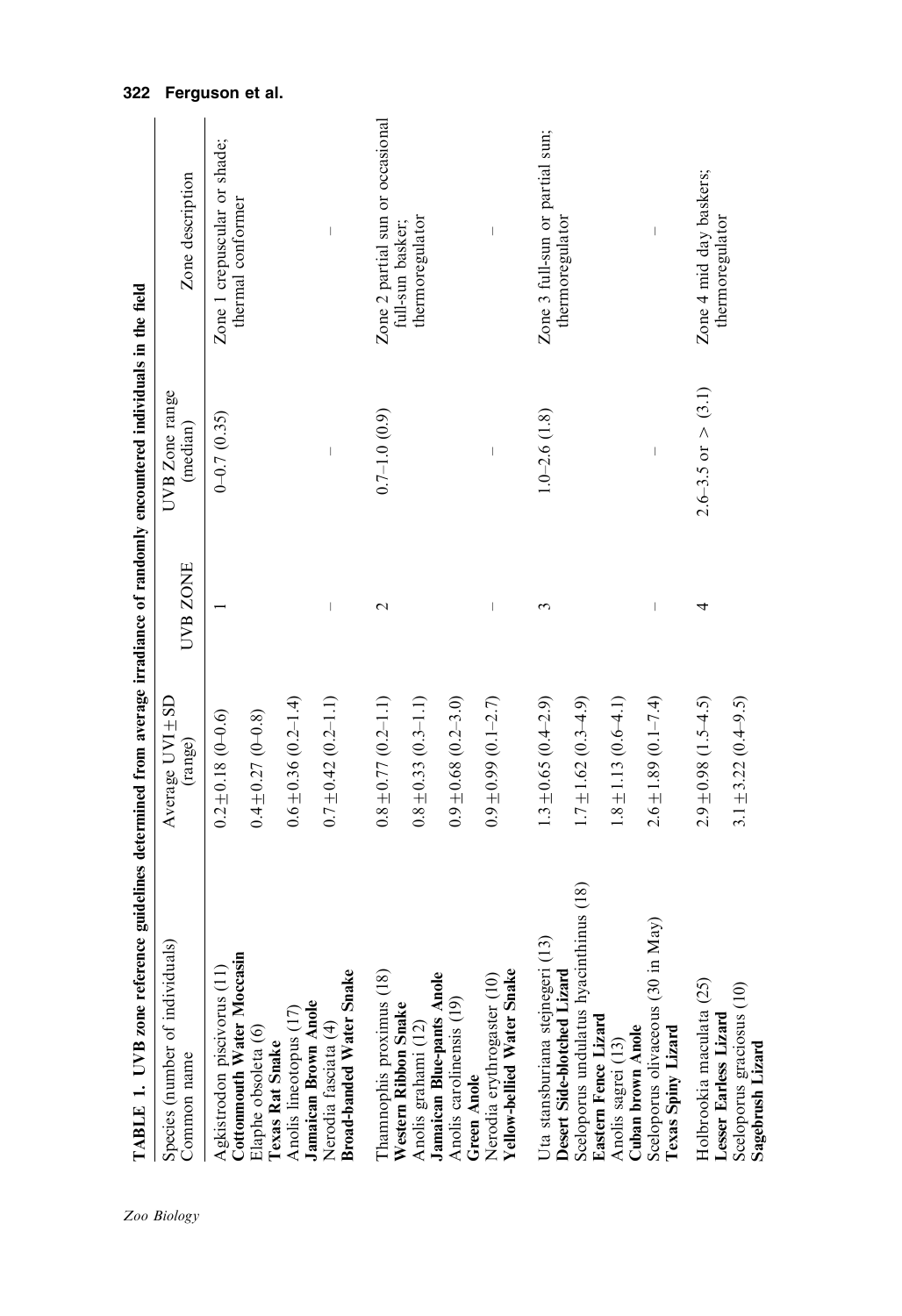| Sceloporus undulatus garmani (3)<br>Northern Prairie Lizard                                      | $3.2 \pm 1.51$ (2.2-4.9)       |             | $\overline{\phantom{a}}$ | $\overline{\phantom{a}}$            |
|--------------------------------------------------------------------------------------------------|--------------------------------|-------------|--------------------------|-------------------------------------|
|                                                                                                  | Average IU/min ± SD<br>(range) | ZONE        | Zone range (median)      | Zone description                    |
| Agkistrodon piscivorus (1                                                                        | $2 \pm 1.3$ (0-4)              |             | $0 - 5$ (2.5)            | Zone 1 crepuscular or shade;        |
| Cottonmouth Water Moccasin<br>Elaphe obsoleta (6)                                                | $3 \pm 1.9$ (0-6)              |             |                          | thermal conformer                   |
| Anolis lineotopus (17)<br><b>Texas Rat Snake</b>                                                 | $4 \pm 2.6$ (1-10)             |             |                          |                                     |
| Broad-banded Water Snake<br>Jamaican Brown Anole<br>Nerodia fasciata (4)                         | $5 \pm 3.0 (1 - 8)$            |             |                          | $\mid$                              |
| Thamnophis proximus (18)                                                                         | $5 \pm 5.5 (1 - 23)$           | $\mathbf 2$ | $5 - 7(6)$               | Zone 2 partial sun or occasional    |
| Anolis grahami (12)<br>Jamaican Blue-pants Anole<br>Western Ribbon Snake                         | $6 + 2.3$ (2-8)                |             |                          | thermoregulator<br>full-sun basker; |
| Anolis carolinensis (19)                                                                         | $6 \pm 4.8$ (1-21)             |             |                          |                                     |
| Yellow-bellied Water Snake<br>Nerodia erythrogaster (10)<br>Green Anole                          | $7 \pm 7.0$ (1-19)             |             |                          | $\bigg $                            |
| Uta stansburiana stejnegeri (13)                                                                 | $9 \pm 4.6 (3 - 21)$           | 3           | $7-18(13)$               | Zone 3 full-sun or partial sun;     |
| $\left( \frac{8}{2} \right)$<br>Sceloporus undulatus hyacinthinus<br>Desert Side-blotched Lizard | $12 \pm 11.6$ (2-34)           |             |                          | thermoregulator                     |
| Eastern Fence Lizard<br>Cuban Brown Anole<br>Anolis sagrei (13)                                  | $13 \pm 8.0$ (4-29)            |             |                          |                                     |
| Sceloporus olivaceous(30 in May)<br>Texas Spiny Lizard                                           | $18 \pm 13.5 (1 - 53)$         |             | I                        | I                                   |

 $3.2 \pm 1.51$  (2.2-4.9)

UVB Exposure of Squamates in the Field 323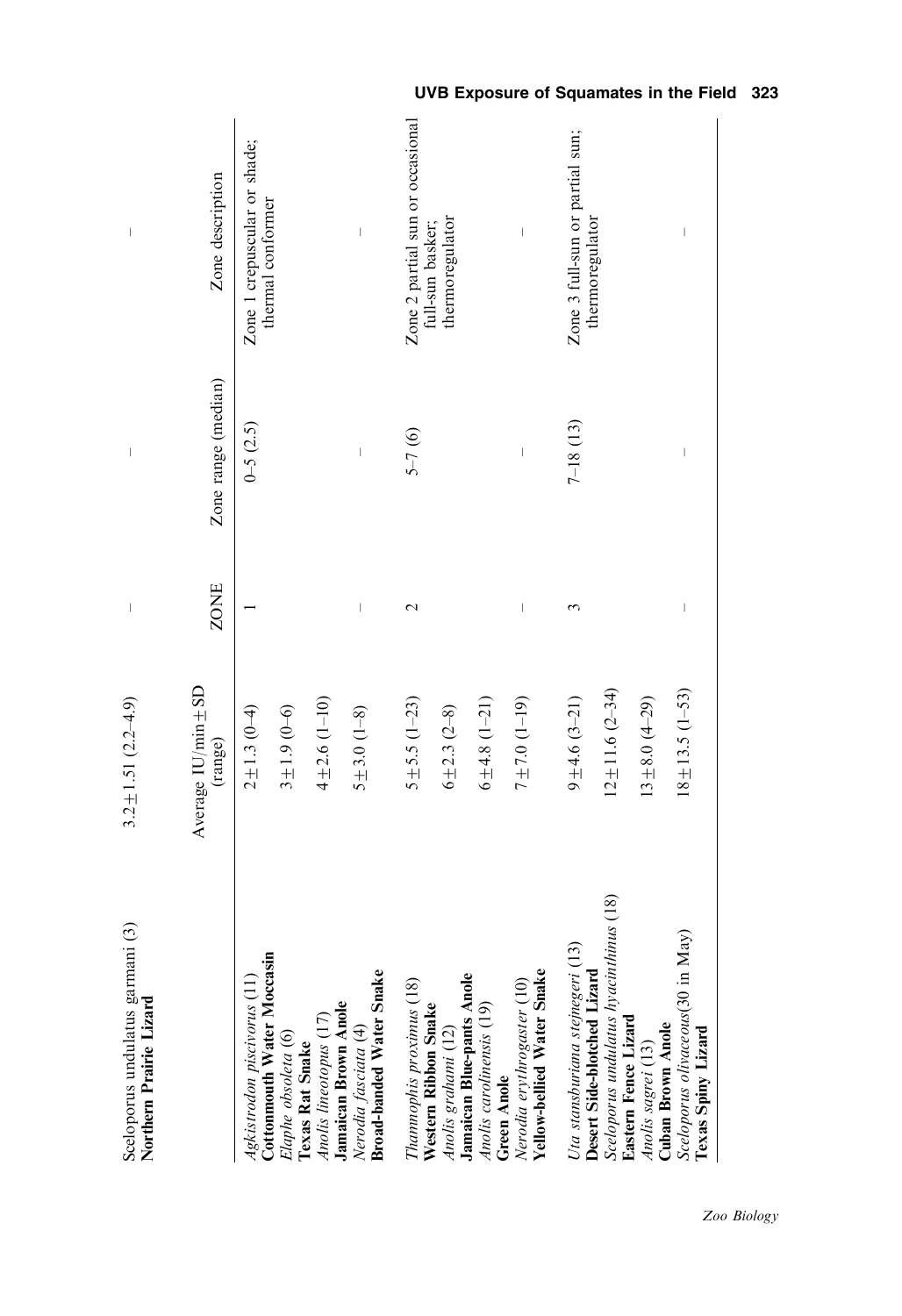| <b>TABLE 1. Continued</b>                                                       |                               |             |                     |                                                                                                                           |
|---------------------------------------------------------------------------------|-------------------------------|-------------|---------------------|---------------------------------------------------------------------------------------------------------------------------|
|                                                                                 | Average IU/min ±SD<br>(range) | <b>ZONE</b> | Zone range (median) | Zone description                                                                                                          |
| Holbrookia maculata (25)                                                        | $21 \pm 7.0$ (10-32)          |             | $18-25$ or $>$ (22) | Zone 4 mid day baskers;                                                                                                   |
| Sceloporus graciosus (10)<br>Lesser Earless Lizard                              | $22 + 23.0(3 - 68)$           |             |                     | thermoregulator                                                                                                           |
| Sceloporus undulatus garmani (3)<br>Northern Prairie Lizard<br>Sagebrush Lizard | $23 \pm 10.8$ (16-35)         | I           |                     |                                                                                                                           |
| UVB-irradiance Zone reference                                                   |                               |             |                     | guidelines are based on the natural exposure levels of lizards and snakes spot-checked in the field during their activity |

 $\overline{1}$   $\overline{2}$ period in the spring-early summer breeding season. The average number of sightings per species was 14 (range 3-30). Species are grouped into four period in the spring–early summer breeding season. The average number of signtings per species was 14 (range 3–30). Species are grouped into four<br>light-exposure habitat zones with increasing average exposure levels from 1 period in the spring–early summer breeding season. The average number of sightings per species was 14 (range 3–30). Species are grouped into four light-exposure habitat zones with increasing average exposure levels from 1 to 4. Two reference guidelines are presented: one for UVI and one for IU/min.

## 324 Ferguson et al.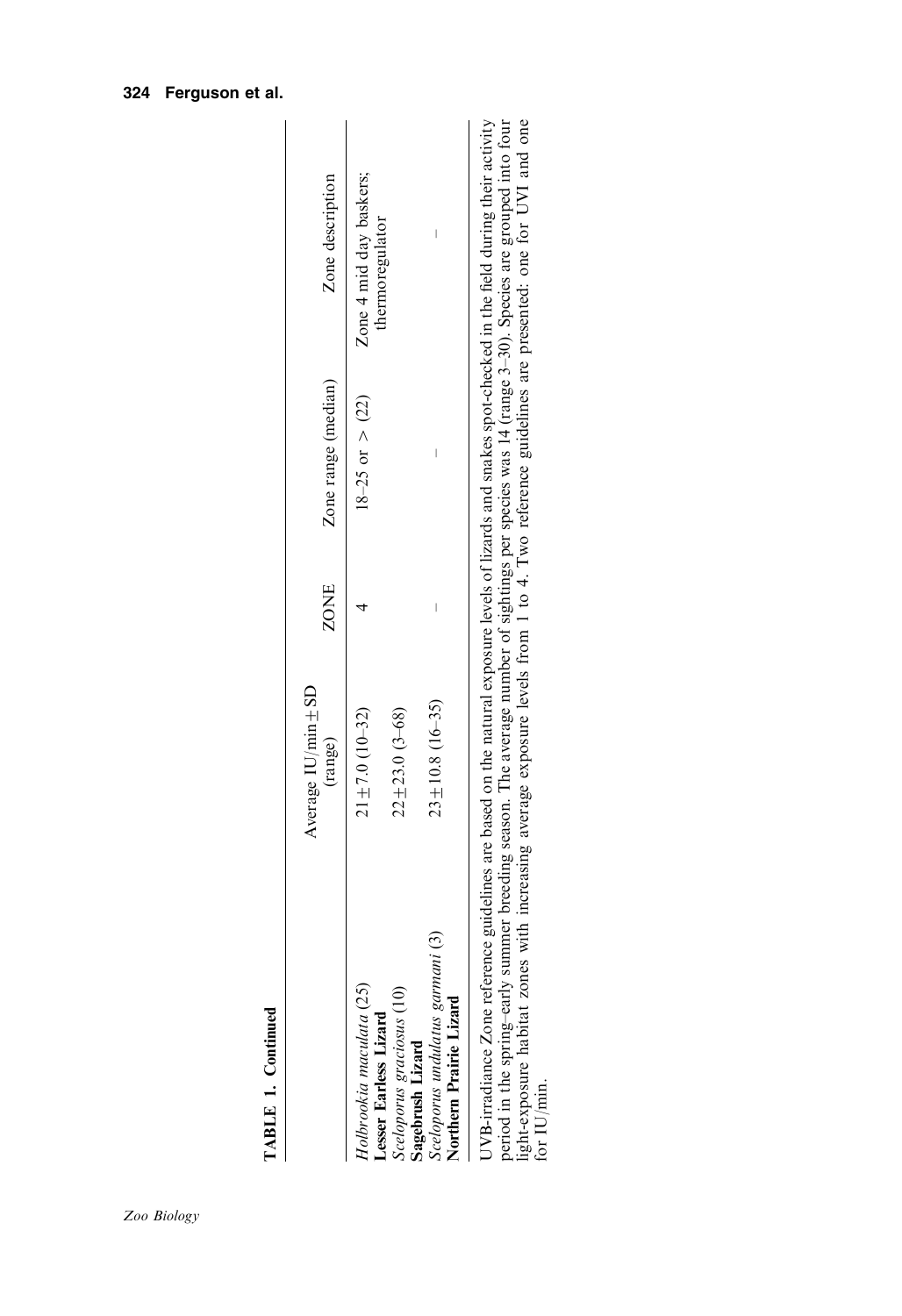![](_page_8_Figure_1.jpeg)

Fig. 3. Mean mid-day exposure of ultraviolet light (UVI) at the locations of randomly encountered, free-living Texas Spiny lizards Sceloporus olivaceous (gray bars) and nearby sunexposed control sites (hatched bars) in Fort Worth, Texas from April through October 2007. Observations were from 1000 to1400 hr on 51 different days. Capped bars are one standard deviation. Numbers in bars are sample sizes. Comparing months, different letters above lizard bars (a vs. b) indicate significant differences of exposure. Exposure differences between lizards and controls were also significant (see text).

![](_page_8_Figure_3.jpeg)

Fig. 4. Mean ultraviolet exposure (UVI) of locations of randomly encountered, free-living Sagebrush lizards Sceloporus graciosus (gray bars) and nearby sun-exposed control sites (hatched bars) in Lassen National Park, California from 0900 to 1800 hr monitored over a two-day observation period in July 2008. Numbers in bars are sample sizes. Comparing time periods, different letters above lizard bars (a vs. b) and above control site bars (c vs. d) indicate significant differences of exposure among time periods for lizards and control sites, respectively. Exposure differences between lizards and control sites were also significant (see text).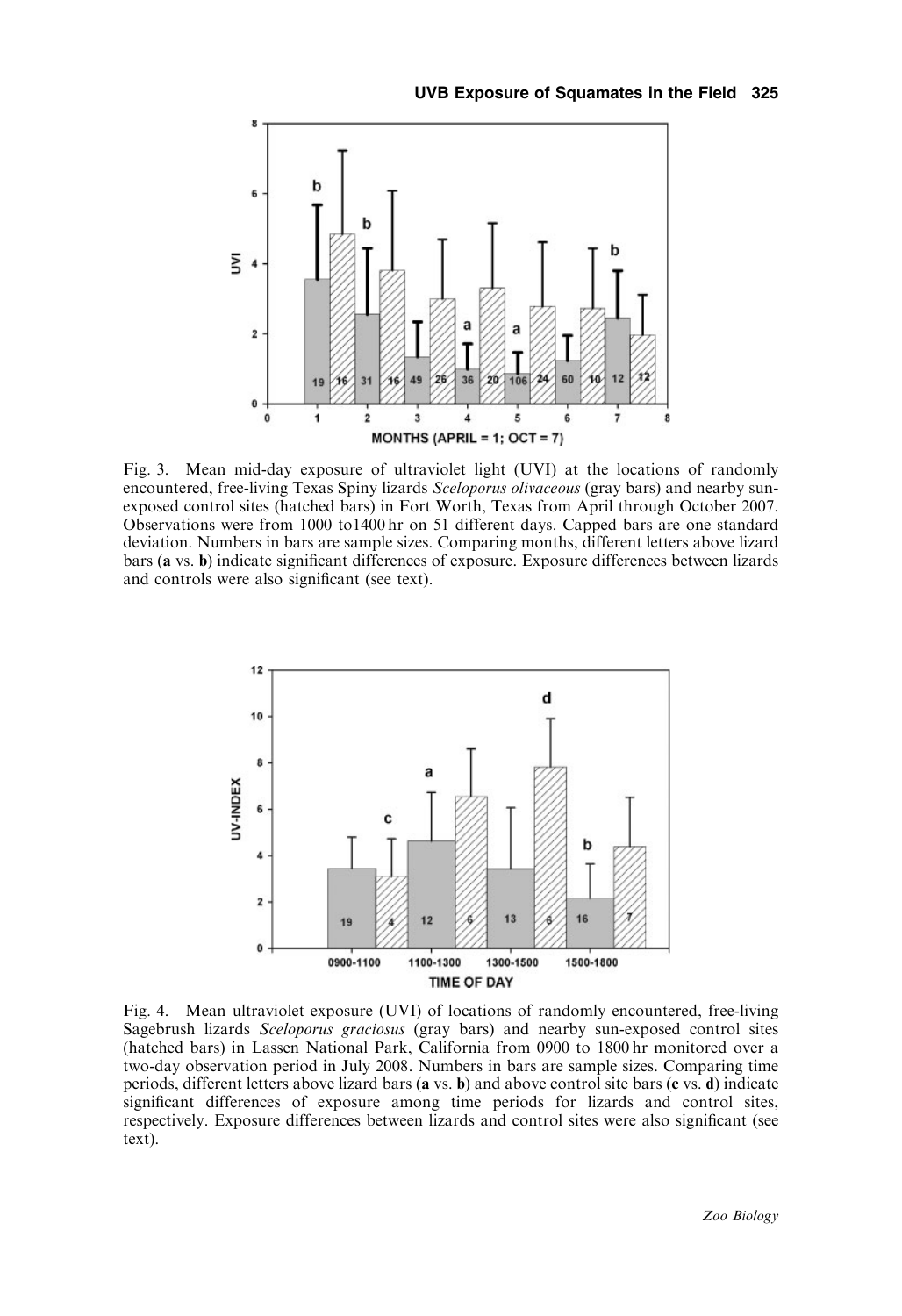cloacal temperature (Fig. 5). For Texas spiny lizards (Sceloporus olivaceous) the seasonal variation was associated with a noticeable temperature threshold (Fig. 6). When air temperatures approached or exceeded  $32^{\circ}$ C, the animal sought shade, resulting in a lower exposure to UVB than at cooler temperatures. At high ambient temperatures the animals have considerably lower exposure than is available if fully exposed. The ''preferred'' temperature of this species, which is considered to be an active thermoregulator, is  $32-36^{\circ}\text{C}$ , varying somewhat with the seasons [Blair, 1960].

![](_page_9_Figure_2.jpeg)

Fig. 5. UVB exposure as a function of cloacal temperature for three species of lizards (Sceloporus undulatus hyacinthinus, Anolis carolinensis, and Holbrookia maculata, data pooled). UVB was measured at the site where the lizard was first seen. Cloacal temperatures were recorded within 30 sec of capture and usually within 2-min of initial sighting. Data from lizards that required  $\geq$ 5 min of pursuit before capture are not included.

![](_page_9_Figure_4.jpeg)

Fig. 6. UVB exposure as a function of air temperature  $(T_a)$  for Texas spiny lizards (Sceloporus olivaceous). Dashed line emphasizes a temperature threshold effect. At temperatures above  $32^{\circ}$ C mean and variance of UVI were noticeably reduced. Both UVB and  $T_a$  were taken at the lizard's location. Data points are individual sightings.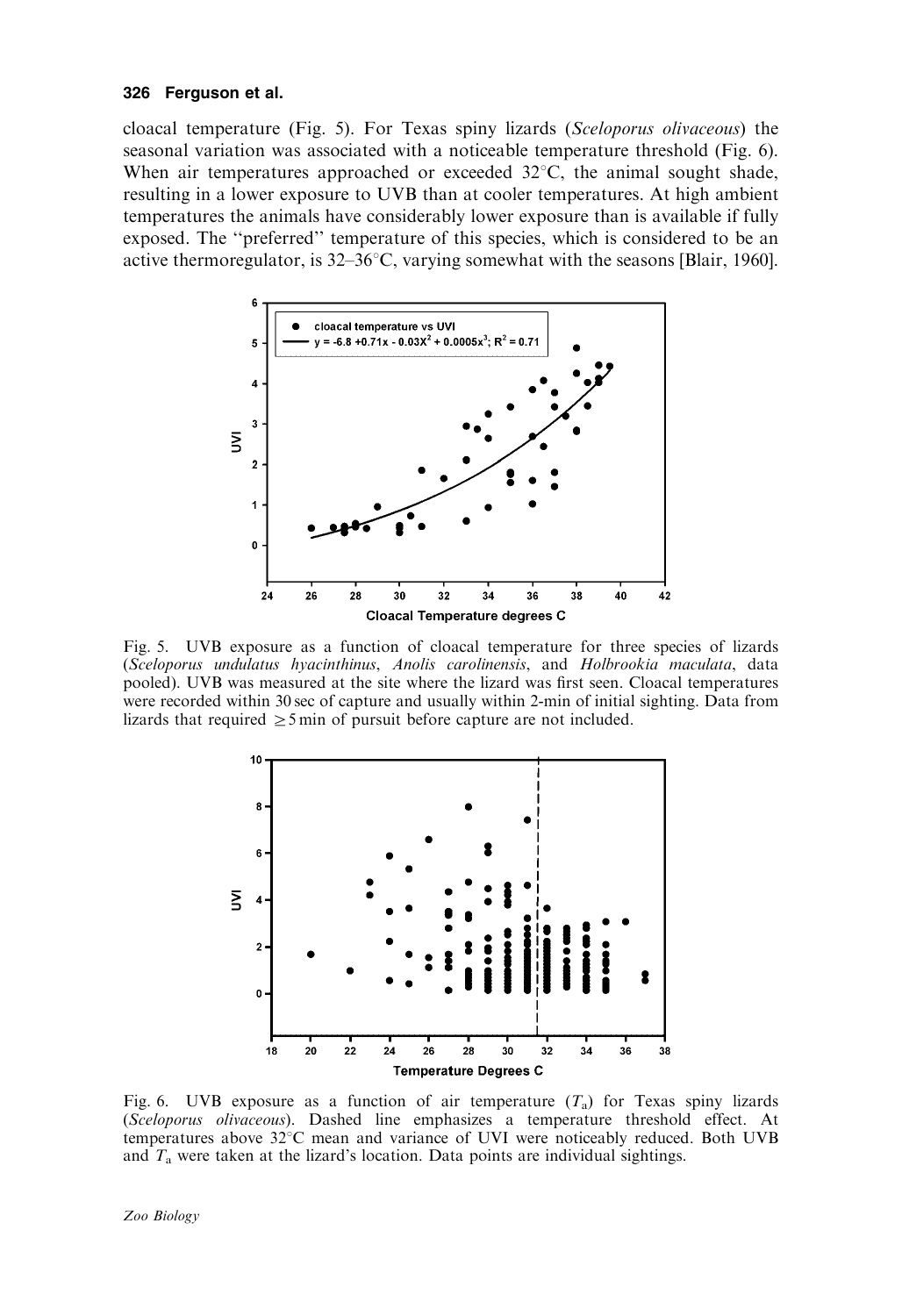![](_page_10_Figure_1.jpeg)

Fig. 7. Percent photoproduct in ampules vs. time exposed to sunlight or an artificial UVB source (20 Watt ZooMed Reptisun 10.0 fluorescent tube). Each ampule was exposed to the same average irradiance  $(43 \text{ IU/min})$  measured with the Solartech 6.4 m. There were no significant differences in slope or intercept of the regressions for the sun vs. the Reptisun tube (see text).

The UVI at the exposed control sites in the Texas spiny lizard study was lower than the exposed, sunny, clear, mid-day readings reported for the Dallas/Fort Worth area for the past several years (maximum 10–11) ( http://www.cpc.ncep.noaa.gov/ products/stratosphere/uv\_index/uv\_annual.shtml). Also, the seasonal variation was not as expected (highest in spring vs. mid-summer). This may have been due to the greater than average cloud-cover for the summer of 2007 and/or that the sites were not in fully open exposed areas. Also, any effects of nearby trees would be greater in mid-summer when leaf cover is increased.

Comparison of photoproduct conversion from in vitro models vs. duration of exposure with irradiance levels controlled revealed no significant difference between the slopes or intercepts of the regressions for the sun and the ZooMed Reptisun 10.0 fluorescent tube (ANOVA Source by exposure time interaction and source effect,  $P > 0.05$ ; Fig. 7). Therefore, the same average irradiance reading from either source predicted the same potential vitamin D production.

## **DISCUSSION**

To our knowledge this is among the first reports quantitatively estimating natural UVB-exposure of lizards and snakes [see also Carman et al., 2000; Ferguson et al., 2005]. Based on the natural UVB exposure levels of 15 species of snakes and lizards from the southern and western U.S. and Jamaica, general recommendations of average and range of levels of exposure (irradiance) are presented for species occupying certain types of light environments (Table 1). Keepers of these species in captivity can reasonably expect to subject an animal to these levels with no danger caused by overexposure (but see Baines [2007] for cautions associated with certain types of artificial light sources). If animals are kept in an enclosure large enough to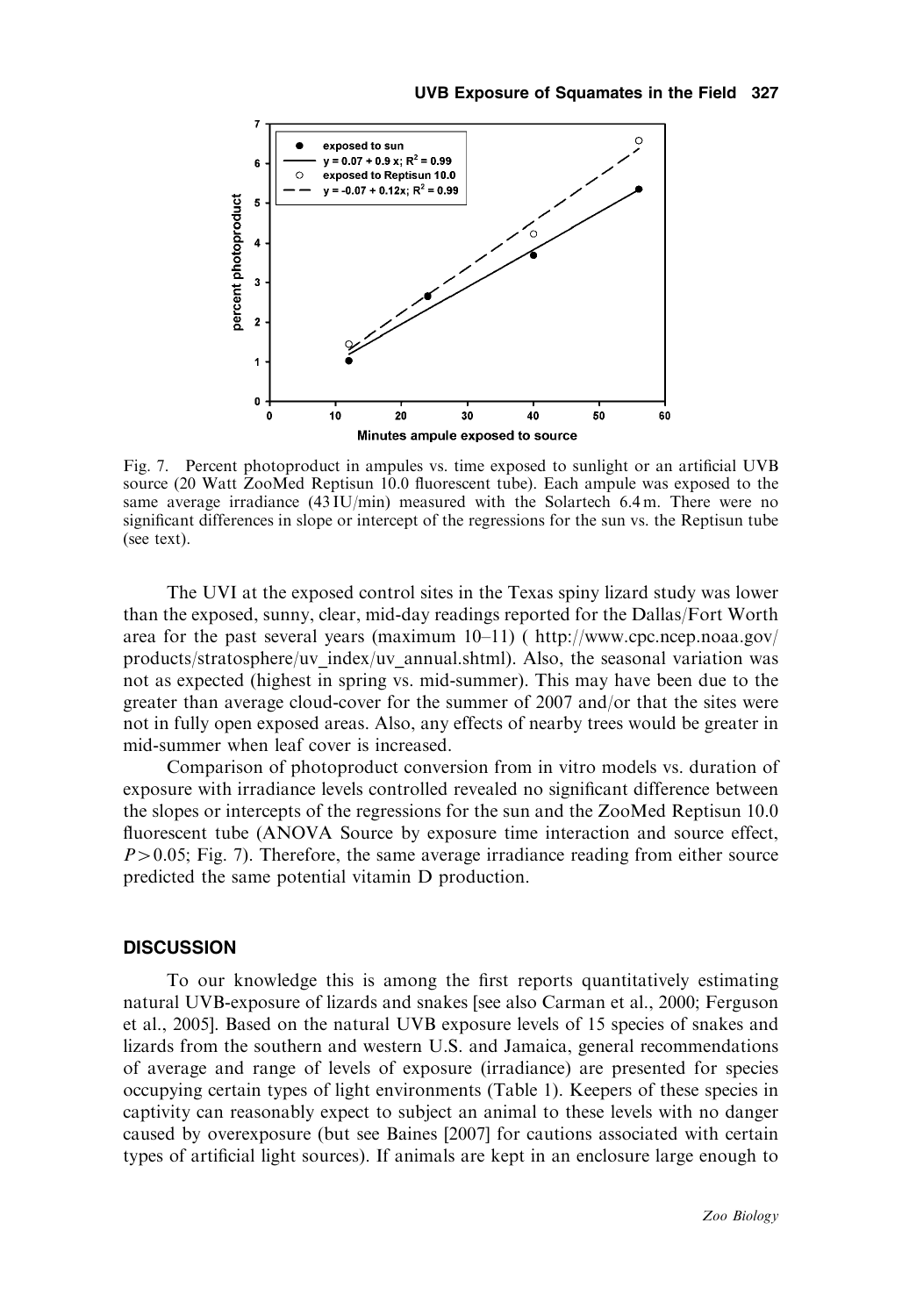produce a suitable UVB gradient and which provides a UVB refuge (we recommend this) so that they can photo-regulate their UVB exposure based on their vitamin D-condition, the maximum values in the zone range column of Table 1 are recommended for the closest accessible point to the UVB source. If animals are kept in small enclosures where a UVB irradiance gradient is difficult to attain and there is no UVB refuge (we do not recommend this), the median values in the zone range column of Table 1 are probably more appropriate. Data on UVB dose  $(irradiance \times time)$  for free-living natural species require monitoring individuals throughout their activity cycle and are just now becoming available for a handful of species [Carman et al., 2000; Ferguson et al., 2005]. For captive species of special concern, field data on dose will provide information on what voluntary exposure durations might be expected in captivity and provide information on the UVB requirements of the species. The general application of these guidelines may be limited to Western-Hemisphere-dwelling small lizards and snakes. More field data on turtles, crocodilians, and large-sized squamates from more regions of the world are needed to update and increase the general value of these guidelines.

At least four cautions need to be emphasized in applying these guidelines to captivity. First, because the exact UVB irradiance tolerances and requirements for a given species other than those in this study are unknown and may vary with age, reproduction, and health of a specimen, it is important to provide a captive animal with a refuge from any UVB source, i.e., to provide a large UVB gradient accessible by the animal. There is evidence that lizards can use a gradient to self-regulate their exposure (see below).

Second, an animal should be closely watched after a new UVB source is established in an enclosure and adjustments made depending on the captive's behavior. Studies have shown that some lizards are capable of precisely regulating their exposure to UVB [Ferguson et al., 2003; Karsten et al., 2009]. Ferguson et al. [2003] showed that panther chameleons exposed to UVB gradients, that were not linked to thermal gradients and were generated using artificial fluorescent lamps in the laboratory, can regulate UVB exposure independently from temperature regulation. Nevertheless, lizards in the field readily seek refuge from the sun, which is a strong UVB and heat source, when their thermal requirements are satisfied (Figs. 3, 4, and 6) and thermal preferences can influence and constrain UVB exposure and vitamin D/UVB photoregulation. If the captive animal avoids a UVB source, the UVB may be too strong, or the temperature at that location may be too hot or too cold, or the visible light may be inappropriate; the source should be evaluated. It is important to make sure that the ambient cage temperature is not too hot or cool and that unnaturally high levels of UVB are not accessible to a basking species at the thermal basking site.

Third, when setting up a UVB source it is important to consider not the total UVB output of the lamp but the actual irradiance at the basking site and the UVB gradient produced by the lamp, in other words, its UVB ''footprint'' in the vivarium. This depends upon the distance of the basking site from the light source, the shape of the beam (which is determined by the type of the lamp and any reflectors in use), and also the UV absorption properties of any barrier between the lamp and the reptile, such as mesh, plastic, or glass. Such barriers may attenuate or even completely block out the UVB irradiance [Burger et al., 2007].

A fourth caution for applying these guidelines is that, despite the results presented here, a reading from these meters from the field may or may not be directly comparable to the same reading from some artificial light sources regarding vitamin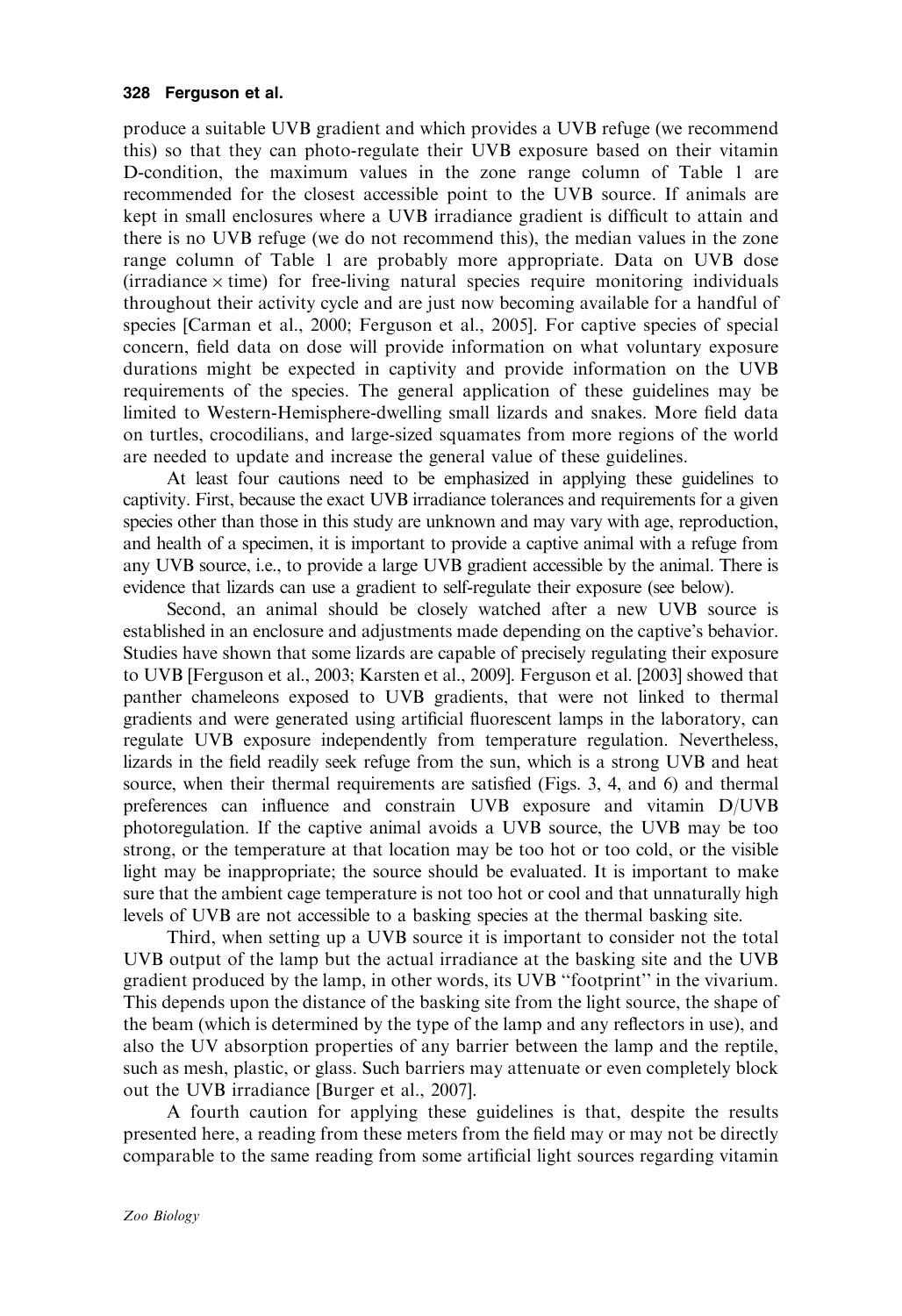D production potential. MacLaughlin et al. [1982] showed that UVB from some artificial sources can result in a substantially higher rate of photoproduct production than natural sunlight. The SPD of the Zoo Med Reptisun fluorescent tube, as well as most artificial light sources manufactured for use in reptile herpetoculture, is broadly similar to that of the sun in the UVB range. The Solartech 6.4 and 6.5 meters will predict vitamin D synthesis equally well from either the sun or the artificial sources of this type (Note: some models of the Solartech 6.4 and 6.5 meters manufactured after August 2008 may be suitable for outdoor use only; ours were manufactured before this date).

However, some artificial lamps, including the FS sunlamps intended for use in research, produce significant amounts of low-wavelength irradiance (short wavelength UVB 280–290 nm and, rarely, UVC), which, although it will enhance vitamin D production, can also cause serious damage to eyes and skin, and even cause death [Hibma, 2004; Baines, 2007]. Because of the differences in the SPD of these sources with that of the sun, these sources produce more vitamin D than predicted by the meters along with deleterious effects due to short wavelength ultraviolet radiation. We strongly discourage the use of artificial light sources that have not been manufactured and tested for specific use in herpetoculture (see Baines [2007] and Lindgren et al. [2008] for comparison of various artificial UVB sources manufactured for herpetoculture).

Our knowledge of natural intake of vitamin  $D_3$  from the diet is meager and the few data for insectivorous species suggest that it is low (maximum daily intake of 37 ng or 1.5 IU/g of food based on stomach content analysis of animals collected in the field during a day and the assumption that they fill their stomachs once a day) [Carman et al., 2000; Ferguson et al., 2005]. While some herpetoculturists have avoided the use of UVB and report successful propagation from the use of dietary sources alone [see Ferguson et al., 1996], to our knowledge there are no quantitative studies determining optimal doses of dietary vitamin  $D_3$  for any reptile species maintained without access to UVB. Nor are there any data indicating an ability of lizards or snakes to regulate their dietary vitamin D intake via behavioral selection of food sources rich or poor in vitamin D content. There are data that some lizards can selectively choose dietary alternatives presumably to balance nutrient intake [Auffenberg, 1988; Eason, 1990], so behavioral regulation of dietary vitamin D is theoretically possible, but current knowledge makes it difficult to recommend an appropriate level of dietary supplementation. We recommend that lizard and snake keepers rely primarily on UVB exposure for provisioning of vitamin D. Since small amounts of vitamin  $D_3$  have been found in gut contents of diurnal insectivorous lizards, a combination of suitable UVB lighting and very low levels of vitamin  $D_3$ supplementation may be appropriate for most diurnal lizards and snakes.

Once the natural UVB exposure levels are determined for a species, several other questions must be answered through field and laboratory study to more fully understand the UVB and vitamin D requirements of a species.

(1) How long does an animal expose itself to its preferred levels in nature? This determines the UVB dosage (irradiance  $\times$  time) that an animal normally receives and the UVB requirements of a species. Such data can be obtained during noninvasive field studies by monitoring single animals for the duration of an activity cycle. In recent research, animals have been followed throughout an activity cycle and time spent at specific locations monitored (focal-day). On a subsequent day of similar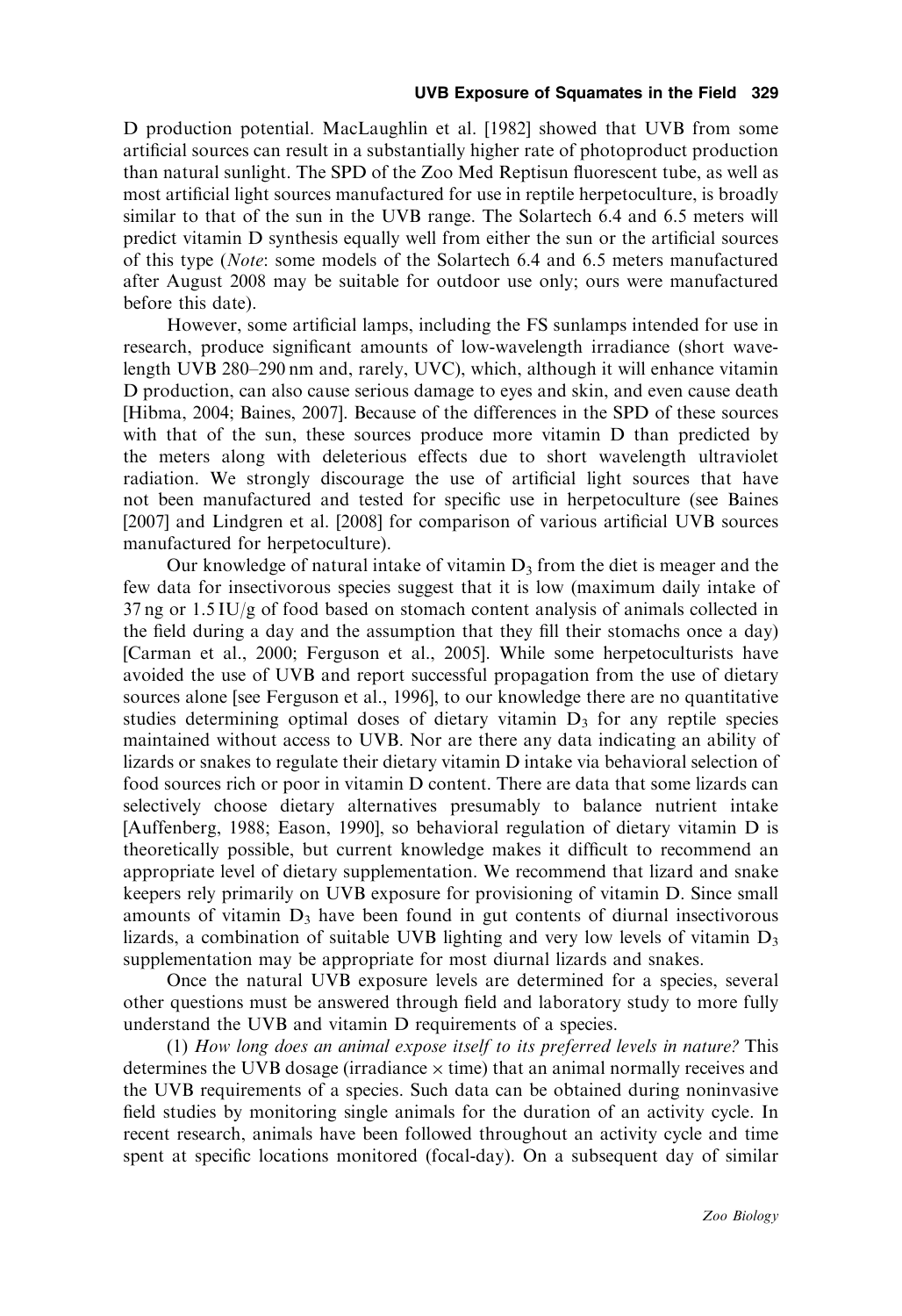solar conditions, animal locations were revisited and UVB exposure determined by placing in vitro models at the previous-day locations and for the same time (retraceday). The models were exposed for 3 hr time periods during which they were repeatedly relocated to follow the lizard's previous day pathway. Using a regression equation relating UVB dose  $(Y)$  to percent photoproduct produced from the original provitamin D content of the models  $(X)$ , UVB exposure dose of the lizard can be estimated for that time period [Ferguson et al., 2005]. Instead of retracing the lizard's path with ampules, retrace can involve measuring UVB irradiance at short intervals with a meter. From these data the average irradiance per unit time and dose can be calculated.

Other useful information, which is much more difficult to obtain and requires invasive and expensive analytical procedures, is as follows.

(2) What is the natural dietary intake levels of vitamin  $D_3$ ? The higher the dietary intake, the less UVB exposure may be required to maintain vitamin D condition. Stomach contents of wild, free-living animals need to be obtained and analyzed by HPLC techniques [Carman et al., 2000; Ferguson et al., 2005]. Small animals may need to be sacrificed to obtain complete stomach contents, although stomach-flushing techniques and behavioral observation may be feasible for some species [Legler and Sullivan, 1979; Watters, 2008]. If the diet is specialized and well-known, preingested samples can be collected in the field and analyzed [Watters, 2008].

(3) What are the circulating calcidiol and vitamin  $D_3$  levels of animals in nature and in captivity? Calcidiol (25-hydroxy vitamin  $D_3$ ) is the immediate precursor to calcitriol and is considered the primary storage form of vitamin  $D_3$  [Haddad, 1999; Laing and Fraser, 1999]. Calcidiol is considered to be the best indicator of the vitamin D status of an animal. Levels in nature provide a benchmark for the suitability of the UVB environment and dietary vitamin D levels in captivity [Gillespie et al., 2000; Laing et al., 2001; Aucone et al., 2003; Ramer et al., 2005]. Animals need to be bled and the serum analyzed [Chen et al., 1990]. In captivity, low levels of calcidiol are indicative of vitamin D deficiency. Circulating levels of calcidiol that are too high can result in toxicity. This is unlikely to occur in wild reptiles, since excess vitamin  $D_3$  is never produced by sunlit skin, and natural reptile diets contain very little vitamin  $D_3$ . In captivity over-supplementation with dietary vitamin  $D_3$  is the most likely cause.

(4) What is the degree to which a species can regulate its exposure to UVB depending on its vitamin D-condition? While one species, the panther chameleon, has been shown to do this with great precision [Jones et al., 1996; Ferguson et al., 2003; Karsten et al., 2009] and other species may have this ability [Bernard et al., 1991; Aucone et al., 2003], careful laboratory and field research is required to document this ability in other species. If a species can self-regulate its UVB exposure to maintain optimal vitamin  $D_3$  status, then providing a suitable species-specific UVB gradient in the vivarium may be all that is necessary for this to occur. However, the thermal influence on the expression of UVB/vitamin D photoregulation is of particular importance. Further study is essential to evaluate the way in which the location of heat and visible light sources in the vivarium affect photoregulatory behavior. The natural co-existence of heat and UV found under sunlight is not guaranteed under artificial lighting and thermoregulation may take precedence if this co-existence is not provided [Dickinson and Fa, 1997].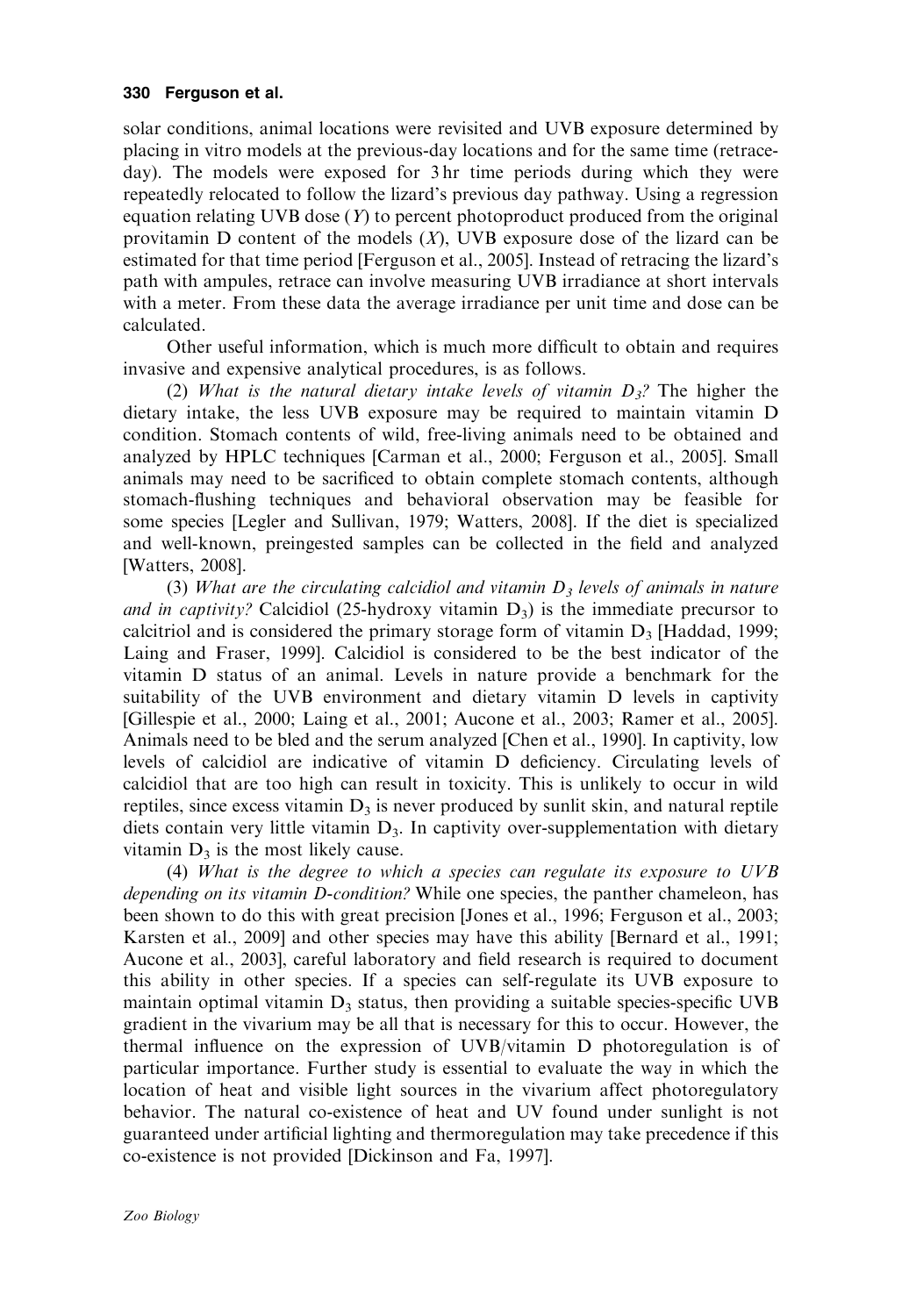## UVB Exposure of Squamates in the Field 331

(5) How sensitive is the skin to UVB regarding the production of vitamin  $D_3$ ? Skin sensitivity to UVB with regard to conversion of provitamin D to vitamin D and other photoproducts has been documented in all vertebrates from fish to primates [Holick, 1989b; Holick et al., 1995]. By exposing patches of skin to artificial UVB lights, lizard species have been shown to vary in skin sensitivity inversely to the average UVB-irradiance to which the species is exposed in the field [Carman et al., 2000; Ferguson et al., 2005]. Animals from high UVB zones may require high levels in captivity to avoid vitamin D deficiency. Study of more species is warranted to test the generality of this relationship.

(6) What are the optimum levels of vitamin D condition for proper health and reproduction of the animal? In a study of panther chameleons [Ferguson et al., 2002], neonate females were raised through maturity and reproduction under different enforced daily UVB levels. Their reproductive success was measured in terms of the number of second-generation hatchlings produced. An optimum dose with maximum success was determined above or below which reproductive success was lower. In the absence of these labor-intensive studies, matching the captive levels of circulating vitamin D and calcidiol to those in wild breeding animals can be an estimate of optimum levels. This, of course, assumes that field levels are always optimal.

## **CONCLUSIONS**

- 1. North American and Jamaican squamate reptiles occupied habitats consisting of four zones of voluntary UVB exposure, ranging from a median UV exposure index of 0.35–3.1.
- 2. Exposure levels vary significantly throughout the day and across seasons, so future studies should encompass the entire day and all seasons to gain a more complete understanding of typical exposure for a target species.
- 3. Environmental and body temperatures influence exposure to the sun and exposure to UVB. Thermoregulation may constrain exposure to the sun and UVB when environmental temperatures exceed optimal temperature.
- 4. From these data zoo keepers and herpetoculturists can estimate optimum median and maximum exposure levels for enclosures of captive species whose natural light habitat is known or can be surmised. When Solartech 6.4 or 6.5 UVB meters are used, identical readings from the sun and an artificial UVB source, whose SPD is similar to that of the sun in the UVB range, at a given distance indicate that a similar rate of photobiosynthesis of Vitamin  $D_3$  may be expected from the sunlight and from that lamp at that particular distance.
- 5. Because animals may be able to regulate their exposure to UVB, we recommend that keepers maintain animals with a UVB gradient from the maximum levels ascertained in this study to a zero UVB-refuge and watch their animals to determine how they use the gradient. If they expose themselves continuously, the maximum level might be adjusted upward gradually by moving the source closer or using a stronger UVB source, but care should be taken to not set maximum levels unnaturally high. If the animals avoid the UVB source or continuously use the refuge, the maximum available level of UVB should be lowered or the source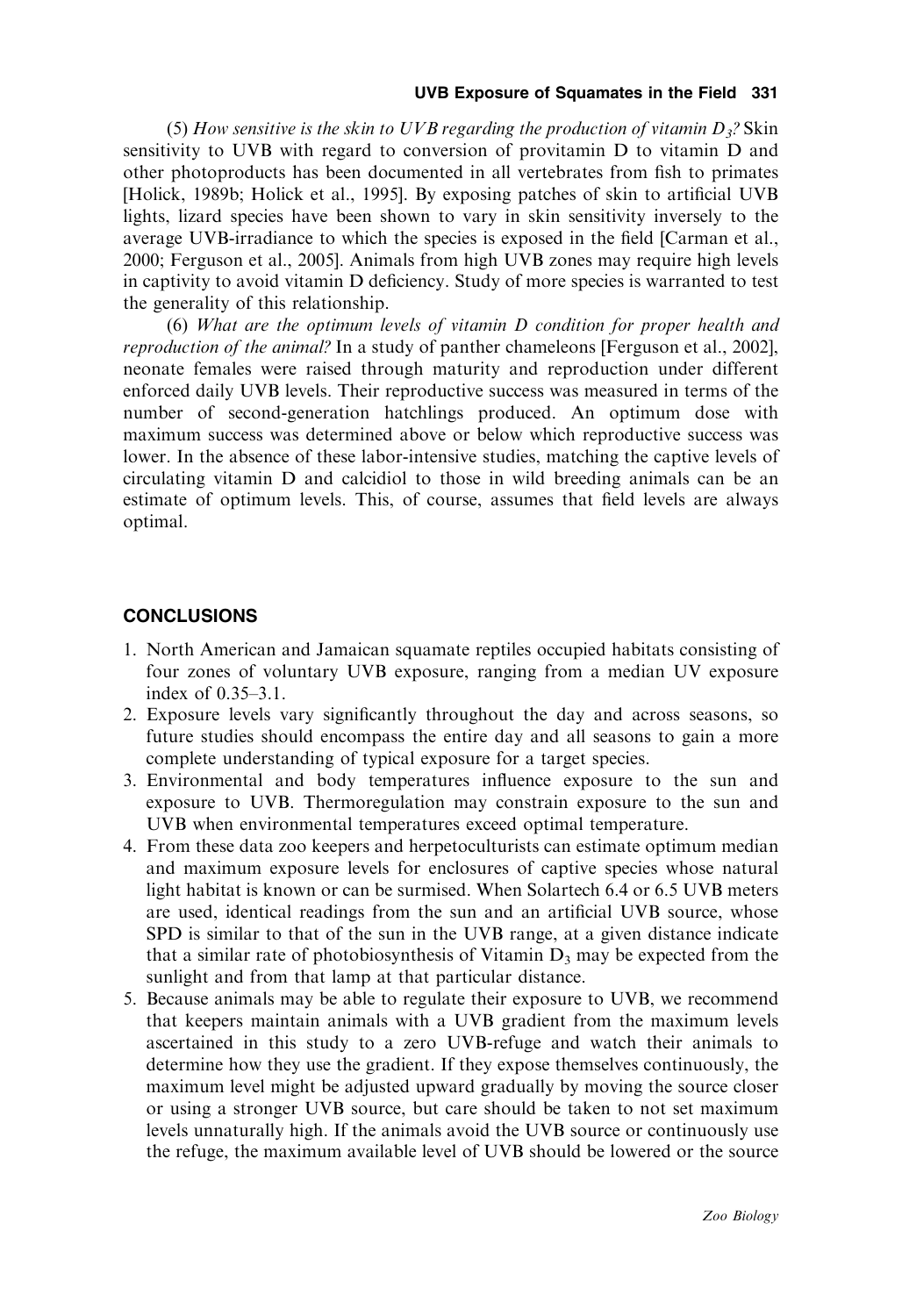turned off temporarily to see whether the animal starts leaving the refuge in response to lower UVB. Visible light levels and temperatures near the source should also be evaluated.

- 6. Optimal dietary vitamin  $D_3$  levels are unknown for any lizard or snake species. If supplemental dietary vitamin  $D_3$  is offered when adequate UVB lighting is used, levels of vitamin D should not exceed those currently reported from the intestinal contents of wild diurnal insectivorous lizards (about 1–2 IU/g of food/day).
- 7. Several experimental approaches to better understand UVB and vitamin D requirements of lizards and snakes are suggested when time, space, money, animal care regulations, and manpower permit.

## ACKNOWLEDGMENTS

We thank officials and personnel associated with the following establishments for permission to conduct field activities on property under their supervision: The Hofstra University Marine Station, Texas Parks and Wildlife, Old Sabine Wildlife Management Area, Monahans State Park, Kisatchee National Forest, Rita Blanca National Grassland, Lassen Volcanic National Park. We thank Glenn Kroh and John Pinder for help and logistic support in the field at Lassen Volcanic National Park and other locations in the Western United States. Numerous other people helped to collect data, including Adam Kingeter, Kaydee Doss, Jeff LeVan, Brian Rogers, and Cameron Pool. We thank Neil Ford for his help in arranging access to the Old Sabine Wildlife Management Area and John Horner for his help in arranging access to the Kisatchee National Forest. We thank the Fort Worth Zoo for the use of light sources for parts of the study. Partial funding for the research was from a grant from the Eppley Foundation to GWF. All procedures were approved by the Institutional Animal Care and Use Commitee at TCU.

## **REFERENCES**

- Acierno MJ, Mitchell MA, Roundtree MK, Zachariah TT. 2006. Effects of Ultraviolet radiation on 25-hydroxyvitamin  $D_3$  synthesis in red-eared slider turtles (Trachemys scripta elegans). Am J Vet Res 67:2046–2049.
- Acierno MJ, Mitchell MA, Zacharia TT, Roundtree MK, Kirschgessner MS, Guzman DS. 2008. Effects of ultraviolet radiation on plasma  $25$ -hydroxyvitamin  $D_3$  concentrations in corn snakes (Elaphe guttata). Am J Vet Res 69: 294–297.
- Allen ME, Chen TC, Holick MF, Merkel E. 1999. Evaluation of vitamin D status of the green iguana (Iguana iguana): oral administration vs. UVB exposure. In: Holick MF, Jung EG, editors. Biologic effects of light 1998. Boston, MA: Kluwer. p 99–102.
- Aucone BM, Gehrmann WH, Ferguson GW, Chen TC, Holick MF. 2003. Comparison of two artificial ultraviolet light sources used for chuckwalla (Sauromalus obesus) husbandry. J Herpatol Med Surg 13:14–17.
- Auffenberg W. 1988. Gray's monitor lizard. Gainesville, FL: University of Florida Press. 419p.
- Baines FM. 2007. A problem with some of the new high UVB output fluorescent compact lamps and tubes. http://www.uvguide.co.uk/phototherapy phosphor.htm.
- Bernard JS, Oftendal OT, Barboza PS, Allen ME, Citino SB, Ullrey DE, Montali RJ. 1991. The response of vitamin D deficient green iguanas (Iguana iguana) to artificial ultraviolet light. Proc Am Vet 1991:147–150.
- Blair WF. 1960. The rusty lizard. Austin, TX: University of Texas Press. 185p.
- Blaustein AR, Kiesecker JM, Chivers DP, Hokit DG, Marco A, Belden LK, Hatch A. 1998. Effects of ultraviolet light on amphibians: field experiments. Am Zool 38:799–812.
- Bowmaker JK, Loew ER, Ott M. 2005. The cone photoreceptors and visual pigments of chameleons. J Comp Physiol A 191:925–932.
- Brames H. 2007. Aspects of light and reptile immunity. Iguana 14:18–23.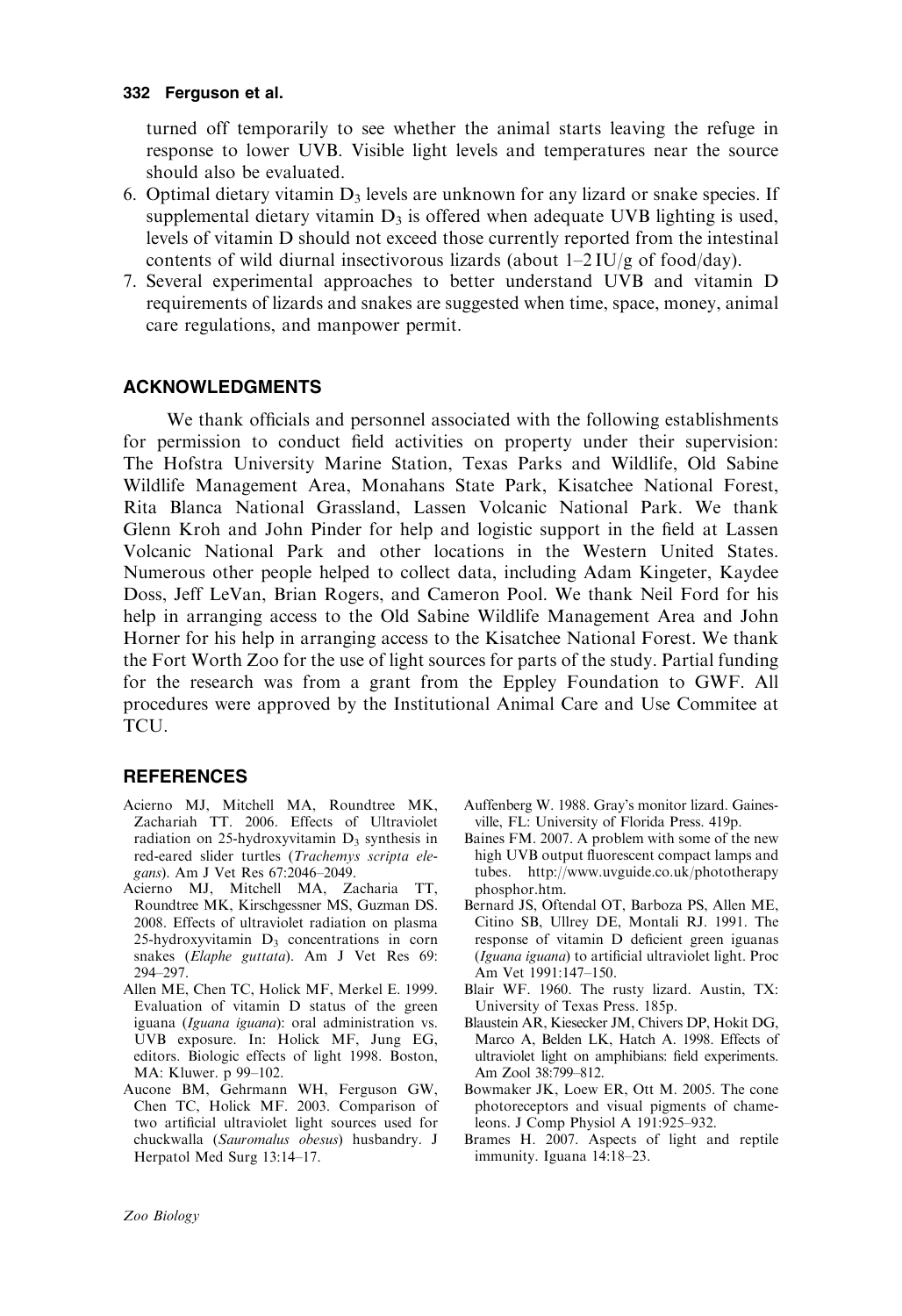- Burger MR, Gehrmann WH, Ferguson GW. 2007. Evaluation of UVB reduction by materials commonly used in reptile husbandry. Zoo Biol 26:417–423.
- Carman EN, Ferguson GW, Gehrmann WH, Chen TC, Holick MF. 2000. Photobiosynthetic opportunity and ability for UVB generated vitamin D synthesis in free-living house geckos (Hemidactylus turcicus) and Texas spiny lizards (Sceloporus olivaceous). Copeia 2000:245–250.
- Chen TC, Turner AK, Holick MF. 1990. Methods for determination of the circulating concentration of 25-hydroxyvitamin D. J Nutr Biochem 1:315–319.
- Chen TC, Lu Z, Perez A, Holick MF. 1993. Cutaneous synthesis of vitamin  $D_3$  in response to sun-tanning bed irradiation. In: Jung EG, Holick MF, editors. Biologic effects of light 1993. Berlin: Walter de Gruyter. p 28–33.
- Dickinson HC, Fa JE. 1997. Ultraviolet light and heat source selection in captive spiny-tailed iguanas Oplurus cuvieri. Zoo Biol 16:391–401.
- Eason PK. 1990. The effect of recent diet on prey choice in Senegalese chameleons (Chamaeleo senegalensis). J Herpetol 24:383–387.
- Ferguson GW, Jones JR, Gehrmann WH, Hammack SH, Talent LG, Hudson RD, Dierenfeld ES, Fitzpatrick MP, Frye FL, Holick MF, Chen TC, Lu Z, Gross TS, Vogel JJ. 1996. Indoor husbandry of the panther chameleon Chamaeleo (Furcifer) pardalis: effects of dietary vitamins A and D and ultraviolet irradiation on pathology and life-history traits. Zoo Biol 15:279–299.
- Ferguson GW, Gehrmann WH, Chen TC, Dierenfeld ES, Holick MF. 2002. Effects of artificial ultraviolet light exposure on reproductive success of the female panther chameleon (Furcifer pardalis) in captivity. Zoo Biol 21:525–537.
- Ferguson GW, Gehrmann WH, Karsten KB, Hammack SH, McRae M, Chen TC, Lung NP. 2003. Do panther chameleons bask to regulate endogenous vitamin D<sub>3</sub> production? Physiol Biochem Zool 76:52–59.
- Ferguson GW, Gehrmann WH, Karsten KB, Landwer AJ, Carman EN, Chen TC, Holick MF. 2005. Ultraviolet exposure and vitamin D synthesis in a sun-dwelling and a shade-dwelling species of Anolis: are there adaptations for lower ultraviolet B and dietary vitamin  $D_3$  availability in the shade? Physiol Biochem Zool 78:193–200.
- Fleishman LJ, Loew ER, Leal MM. 1993. Ultraviolet vision in lizards. Nature 365:397.
- Gehrmann WH. 2006. Artificial lighting. In: Mader DR, editor. Reptile medicine and surgery, 2nd ed. NY: WB Saunders. p 463–465.
- Gehrmann WH, Horner JD, Ferguson GW, Chen TC, Holick MF. 2004a. A comparison of responses by three broadband radiometers to different ultraviolet-B sources. Zoo Biol 23: 355–363.
- Gehrmann WH, Jamieson D, Ferguson GW, Horner JD, Chen TC, Holick MF. 2004b. A

comparison of vitamin D-synthesizing ability of different light sources to irradiances measured with a Solarmeter model 6.2 UVB meter. Herpetol Rev 35:361–364.

- Gillespie D, Frye FL, Stockham SL, Fredeking T. 2000. Blood values in wild and captive Komodo dragons (Varanus komodoensis). Zoo Biol 19:495–509.
- Haddad JG. 1999. The vitamin D binding protein and its clinical significance. In: Holick MF, editor. Vitamin D: physiology, molecular biology, and clinical applications. Totowa, NJ: Humana Press. p 101–108.
- Hays J, Hoffman PD, Blaustein AR. 1995. Differences in DNA repair activity and sensitivity to UVB light among egg and oocytes of declining and stable amphibian species. J Cell Biochem 1995:296.
- Hibma J. 2004. Dietary vitamin D3 and UV-B exposure effects on green iguana growth rate: is full-spectrum lighting necessary? Bull Chicago Herpetol Soc 39:145–150.
- Holick MF. 1989a. Cutaneous synthesis of vitamin D: can dietary vitamin D supplementation substitute for sunlight? In: Guttman HN, Mench JA, Simmonds RC, editors. Science and animals: addressing contemporary issues. Bethesda: Science Center for Animal Welfare. p 63–67.
- Holick MF. 1989b. Phylogenetic and evolutionary aspects of vitamin D from phytoplankton to humans. In: Pang PKT, Schreibman MP, editors. Vertebrate endocrinology fundamentals and biomedical implications, Vol. 3. Regulation of calcium and phosphate. San Diego: Academic Press Inc. p 7–43.
- Holick MF. 1999. Vitamin D: physiology, molecular biology and clinical application. Towata, NJ: Humana. 458p.
- Holick MF. 2004. Vitamin D: importance in prevention of cancers, type 1 diabetes, heart disease and osteoporosis. Am J Clin Nutr 79:362–371.
- Holick MF, Tian XQ, Allen M. 1995. Evolutionary importance for the membrane enhancement of the production of vitamin  $D_3$  in the skin of poikilothermic animals. Proc Natl Acad Sci USA 92:3124–3126.
- Jones JR, Ferguson GW, Gehrmann WH, Holick MF, Chen TC, Lu Z. 1996. Vitamin D nutritional status influences voluntary behavioral photoregulation in a lizard. In: Holick MF, Jung EG, editors. Biological effects of light 1995. Berlin: Walter de Gruyter. p 49–55.
- Karsten KB, Ferguson GW, Chen TC, Holick MF. 2009. Panther chameleons, Furcifer pardalis, behaviorally regulate optimal exposure to UV depending on dietary vitamin D<sub>3</sub> status. Physiol Biochem Zool 82:218–225.
- Laing CJ, Fraser DR. 1999. The vitamin D system in iguanian lizards. Comp Biochem Physiol B 123:373–379.
- Laing CJ, Trube A, Shea GM, Fraser DR. 2001. The requirement for natural sunlight to prevent